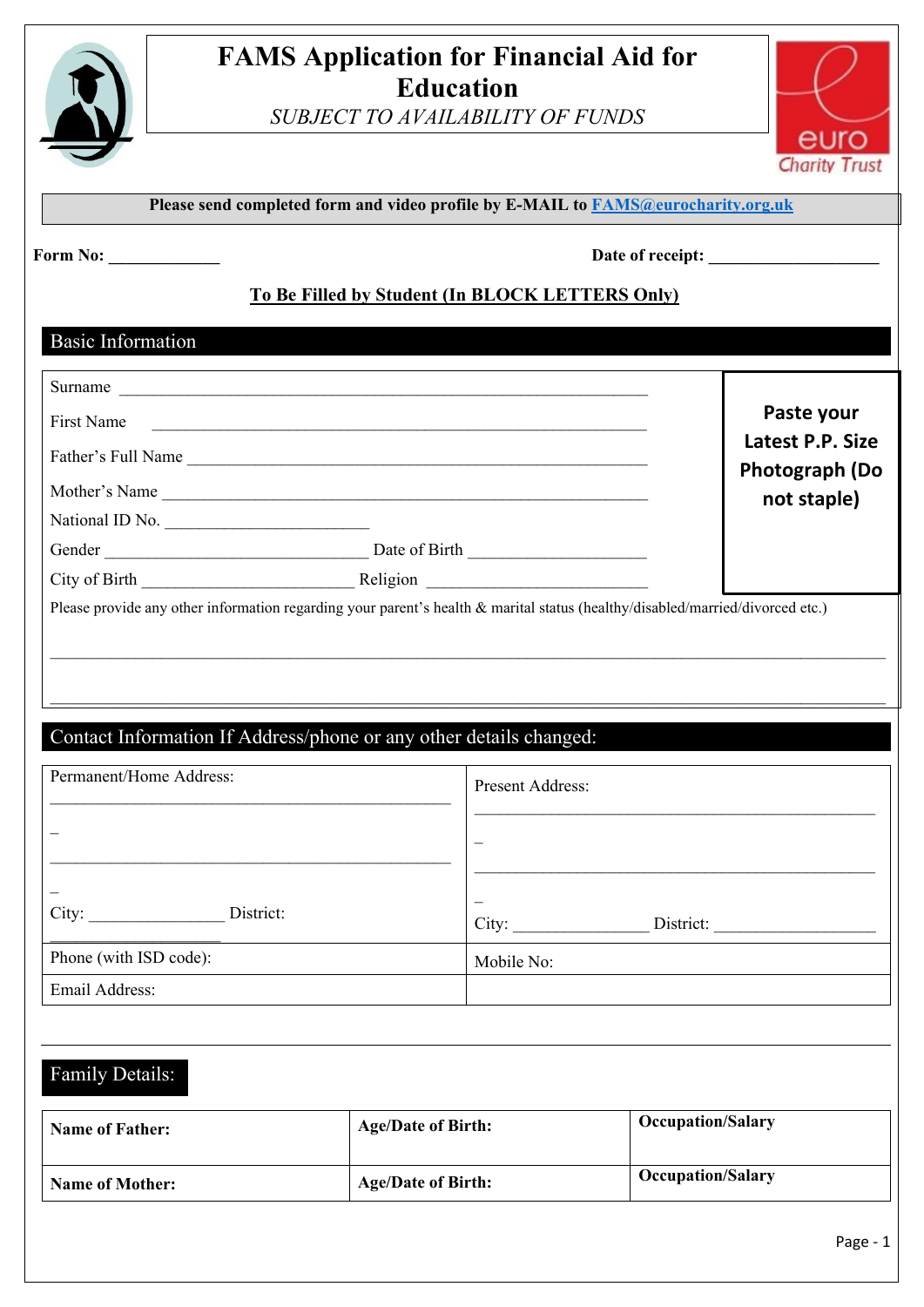| <b>Address</b>              |         |                                      |
|-----------------------------|---------|--------------------------------------|
| <b>Name of Sibling</b>      | DOB/Age | <b>Occupation &amp; Salary/Study</b> |
|                             |         |                                      |
|                             |         |                                      |
|                             |         |                                      |
|                             |         |                                      |
|                             |         |                                      |
|                             |         |                                      |
| <b>Academic Information</b> |         |                                      |

Please mention details of FSC results and previous years educational qualifications, including entrance exams if applicable.

| <b>Std</b> | Name of The School/<br><b>Institution/University</b> | Month & Year<br>of Passing | Percentage<br><b>Marks/Score</b> | <b>Division/Class/Grade</b> |  |
|------------|------------------------------------------------------|----------------------------|----------------------------------|-----------------------------|--|
|            |                                                      |                            |                                  |                             |  |
|            |                                                      |                            |                                  |                             |  |
|            |                                                      |                            |                                  |                             |  |
|            |                                                      |                            |                                  |                             |  |
|            |                                                      |                            |                                  |                             |  |
|            |                                                      |                            |                                  |                             |  |
|            | Extracurricular activates:                           |                            |                                  |                             |  |
|            | Medical College/ Institute Details                   |                            |                                  |                             |  |
|            |                                                      |                            |                                  |                             |  |
|            |                                                      |                            |                                  |                             |  |
|            |                                                      |                            |                                  |                             |  |
|            |                                                      |                            |                                  |                             |  |
|            |                                                      |                            |                                  |                             |  |
|            | Fees Information:                                    |                            |                                  |                             |  |
|            |                                                      |                            |                                  |                             |  |
|            | <b>Particulars of Fees</b>                           |                            | <b>Amount (PKR)</b>              | <b>Amount (GBP)</b>         |  |
|            | <b>Tuition Fees</b>                                  |                            |                                  |                             |  |
|            | <b>Hostel Fees</b>                                   |                            |                                  |                             |  |
|            | Mess Fees                                            |                            |                                  |                             |  |

Total

**Total Fees**

Other contributions (own/family etc)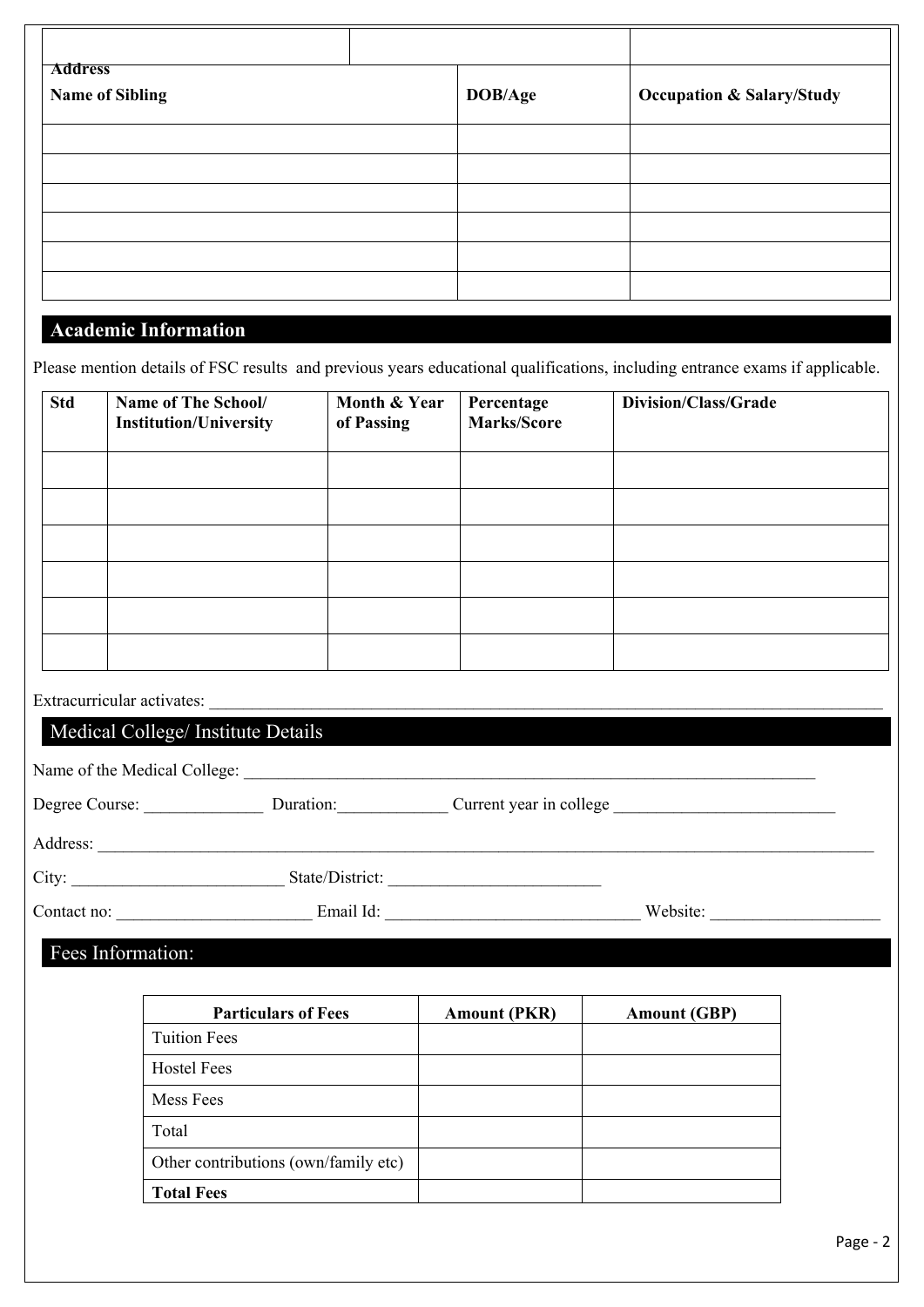## Additional Scholarships Information

| Have you ever received support from other organizations or government? Yes/No |  |  |  | If Yes. |
|-------------------------------------------------------------------------------|--|--|--|---------|
|                                                                               |  |  |  |         |
|                                                                               |  |  |  |         |
|                                                                               |  |  |  |         |

| <b>Organisation Name</b> | Purpose of<br><b>Scholarship/Grant</b> | Amount<br><b>Received</b> | Year in which<br>amount received | By<br>Cheque/DD/Cash |
|--------------------------|----------------------------------------|---------------------------|----------------------------------|----------------------|
|                          |                                        |                           |                                  |                      |
|                          |                                        |                           |                                  |                      |

#### Support to family members

Support receiving / received by your relatives in past / current from any organisation or relative Yes/No. If Yes,

| Name of the<br><b>Relative/Organisation</b> | Relation | <b>Purpose of Support</b> | Amount<br><b>Received</b> | Financial<br>Year | Last how many years<br>have they been<br>receiving support |
|---------------------------------------------|----------|---------------------------|---------------------------|-------------------|------------------------------------------------------------|
|                                             |          |                           |                           |                   |                                                            |
|                                             |          |                           |                           |                   |                                                            |
|                                             |          |                           |                           |                   |                                                            |
|                                             |          |                           |                           |                   |                                                            |

**Document Information (All Documents must be attested):** Please note that this form will not be considered unless accompanied by the attested scans/copies of the following documents.  $(\sqrt{\text{Tick marks the attachments}})$ .

| Sr. No. | <b>Student Check List</b>                                                                                                                                                          | <b>Tick</b><br>(Student) | <b>Office</b><br><b>Use</b> |
|---------|------------------------------------------------------------------------------------------------------------------------------------------------------------------------------------|--------------------------|-----------------------------|
| 1.      | Attested copies of past three annual examination mark sheet/result copies for<br>school level and/or college level. FSC result card compulsory for new students                    |                          |                             |
| 2.      | Proof of address/National ID Card & License agreement/Rent receipt/Bill etc.                                                                                                       |                          |                             |
| 3.      | Latest Electricity bill.                                                                                                                                                           |                          |                             |
| 4.      | Divorce certificate/Divorce deed in case of divorcee.<br>Death certificate of husband in case of widow is compulsory.<br>Medical certificate for medically ill.                    |                          |                             |
| 5.      | Proof of Income - Salary certificate or Govt. approved Income certificate or Pay<br>Slip regarding the family income (Compulsory-applicable according to their<br>nature of work). |                          |                             |
| 6.      | Copies of certificates of academic, co-curricular & extracurricular activities<br>where applicable.                                                                                |                          |                             |

**\_\_\_\_\_\_\_\_\_\_\_\_\_\_\_\_\_\_\_\_\_\_\_\_\_\_\_\_\_\_\_\_\_\_\_ \_\_\_\_\_\_\_\_\_\_\_\_\_\_\_\_\_\_\_\_\_\_\_\_\_\_\_\_\_\_**

**Signature: University Principle/ University Stamp**